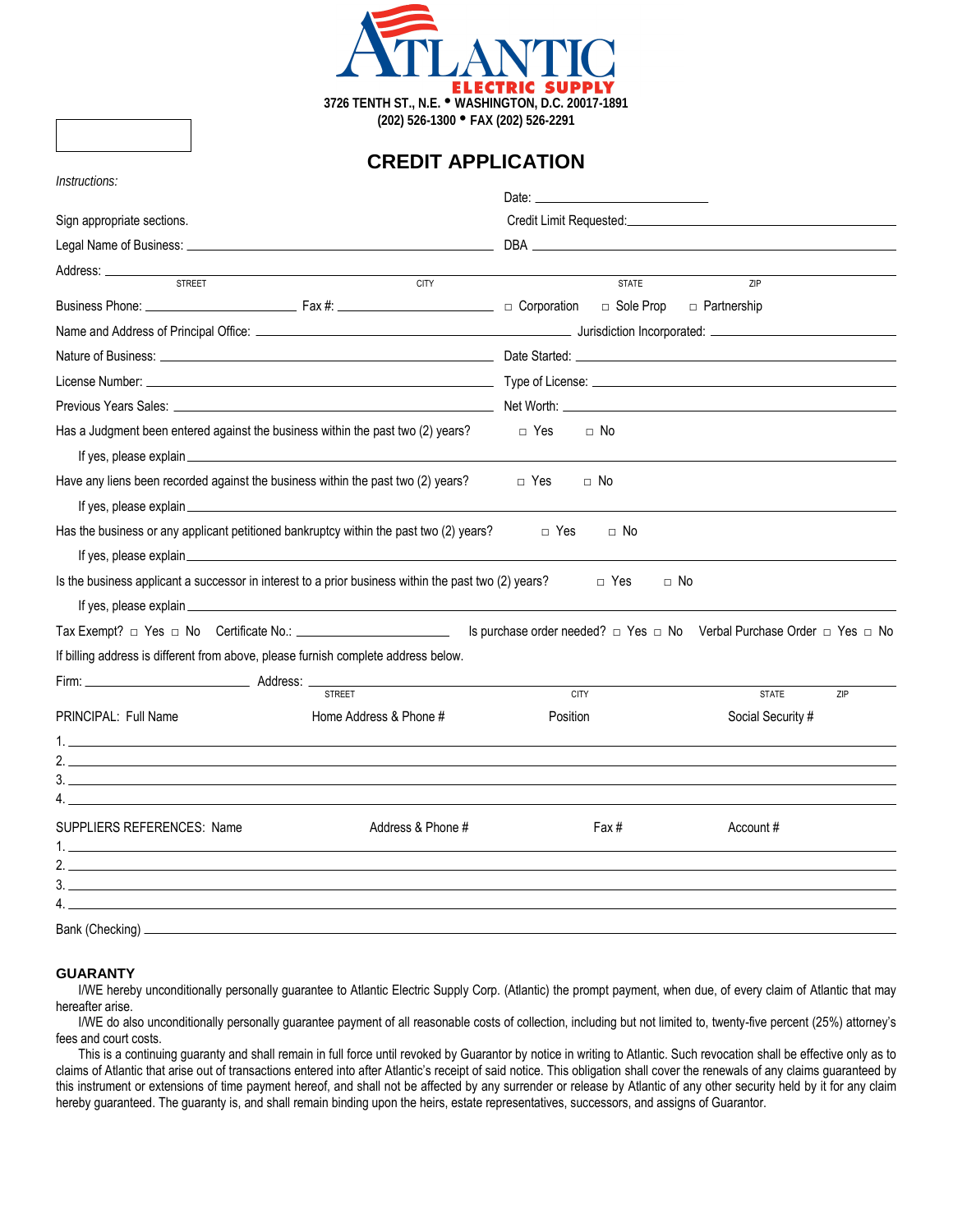This guaranty is independent of any other guaranty or rights that ATLANTIC ELECTRIC SUPPLY CORP., may have with respect to the above noted debt. THIS APPLICATION MUST BE SIGNED BY ANY TWO OFFICERS OF THE CORPORATION, AND THEIR SPOUSE, OR IF INDIVIDUALLY OWNED BY BOTH HUSBAND AND WIFE OR IF PARTNERSHIP BY ALL PARTNERS AND THEIR SPOUSES.

|            |           |         | (Seal) | SS# |
|------------|-----------|---------|--------|-----|
|            | No Titles | Husband |        |     |
| Signature. |           |         | (Seal) |     |
|            | No Titles | Wife    |        |     |
| Signature_ |           |         |        |     |
|            | No Titles | Husband |        |     |
| Signature. |           |         | (Seal) | SS# |
|            | No Titles | Wife    |        |     |
|            |           |         |        |     |
|            |           |         |        |     |

## **AUTHORIZATION FOR BANK TO RELEASE INFORMATION**

It is understood and agreed that a new authorization will be filed with Atlantic as new bank accounts are opened or new authorized signatures are required.

To: (Bank Name & Address) This will authorize you to release to ATLANTIC ELECTRIC SUPPLY CORP. information regarding my Bank Acct.

no. In the contract of the contract of the contract of the contract of the contract of the contract of the contract of the contract of the contract of the contract of the contract of the contract of the contract of the con

APPLICANT PLEASE COMPLETE BANK NAME AND ADDRESS

**X** AUTHORIZED SIGNATURE